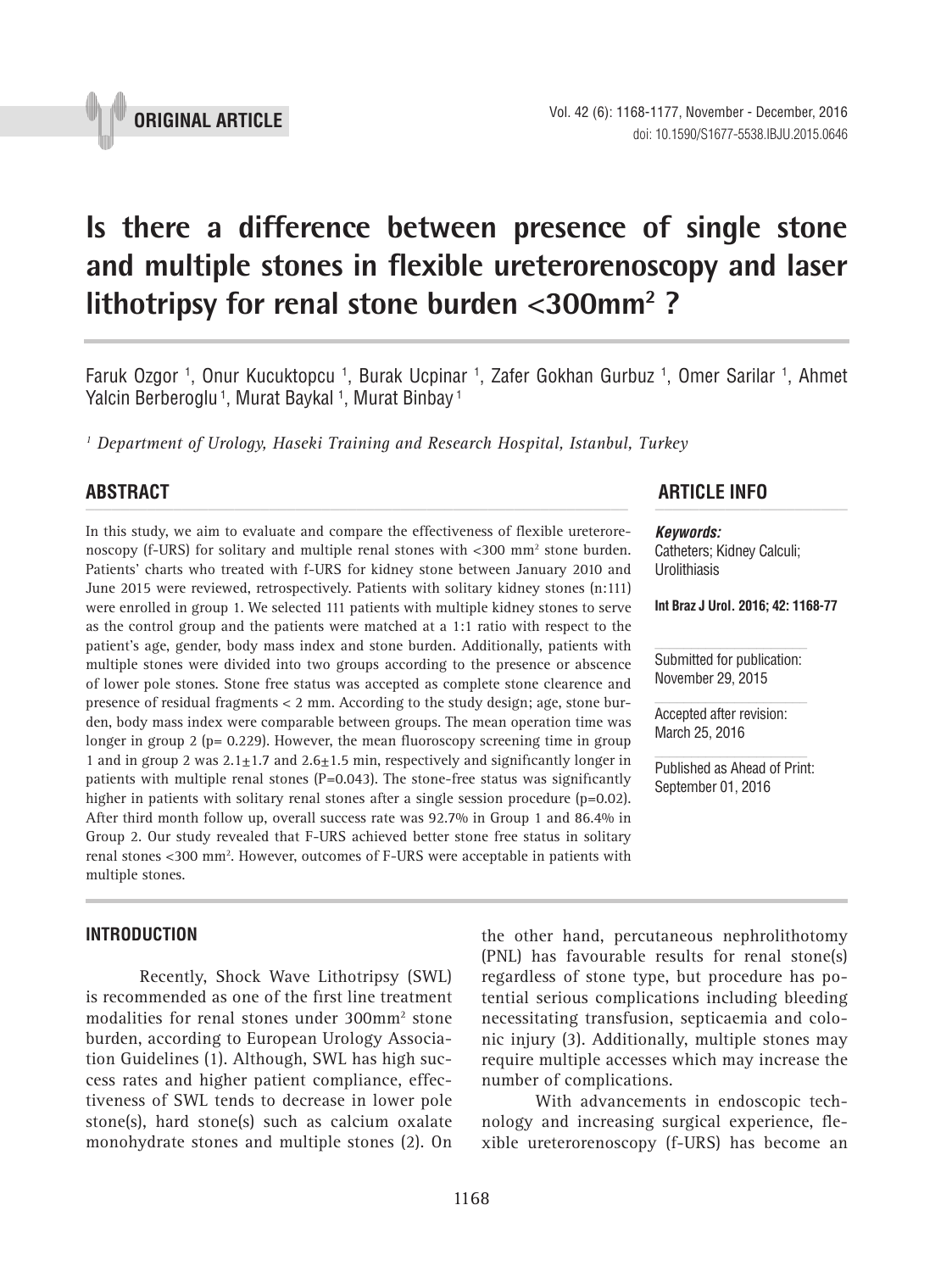important treatment modality for renal stones(s). Modern flexible ureterorenoscopes may access all pelvicaliecal system including lower pole, and Holmium Laser provides effective stone fragmentation regardless of stone type. Additionally, use of ureteral access sheath facilitate the passage of stone fragments, which improves patients quality of life after the procedure (4). Many authors had achieved up to 90% stone free rates with acceptable complications in f-URS procedure in moderate sized stones (5, 6).

Although there are many studies showing the effectiveness of f-URS for solitary renal stones, studies evaluating the effectiveness of f-URS in multiple renal stones is limited. In this study, we aimed to evaluate and compare the efficacy and safety of f-URS for solitary and multiple renal stones with <300mm2 stone burden. To our knowledge, this is the first study comparing the effectiveness of f-URS for solitary and multiple renal stones.

#### **MATERIALS AND METHODS**

In a single tertiary academic center, 413 patient's charts who were treated with f-URS for kidney stone between January 2010 and June 2015 were reviewed, retrospectively. However, patients datas were recorded prospectively. Patients who had kidney stone burden <300mm2 were enrolled into the study. Stone burden was calculated according to European Association of Urology guideline's formula (1). Patients with a solitary kidney stone and multiple kidney stones were divided as group 1 and group 2, respectively. At the end of our evaluation, 111 patients enrolled in group 1. We selected 111 patients with multiple kidney stones to serve as the control group and the patients were matched at a 1:1 ratio with respect to the patient's age, gender, presence of solitary kidney and stone burden. Patients under 18 years of age and patients with renal abnormalities were excluded from the study. Additionally, to evaluate the effect of lower pole stone on f-URS outcomes, patients with multiple stones were divided into two groups according to the presence or absence of lower pole stones.

In all patients, detailed medical history was obtained and physical examination was per-

formed. Preoperatively, renal stone and kidney characteristics were assessed by intravenous urography (IVU) and/or computed tomography (CT). Patients demographic parameters including sex, age, body mass index (BMI), degree of hydronephrosis, stone size, stone number and location were recorded. Hemoglobin measurements, serum creatinine level, platelet counts and coagulation screen tests were assessed preoperatively. All patients had sterile urine culture prior to procedure. Finally, all patients signed an informed consent form before surgery.

#### **f-URS technique**

In all cases, a standardized f-URS procedure was performed by well-trained surgeons. After induction of general anesthesia, semirigid ureteroscopy was performed for visual assessment of ureter and facilitate the placing of ureteral access sheath. 8.7F digital flexible ureteroscope (DUR-D Gyrus ACMI, Southborough, MA, USA) or a 7.5F fiber-optic (Storz FLEX-X 2, Tuttlingen, Germany) with a 200 or 273µm laser fiber were used for treatment. Stone fragmentation was performed with holmium laser with an energy of 0.8 – 1.5J and a rate of 5 – 10Hz. Stone fragments <2mm were left for spontaneous passage and basket retrieval was performed for >2mm stone fragments. At the end of each procedure, semi-rigid ureteroscopy was performed to check the integrity of the ureter and a 4.8F double-J catheter was routinely placed in each patient. Operation time was accepted as the time passed from insertion of the flexible ureterorenoscope to the completion of double-J catheter placement. Our patients were discharged from the hospital on first postoperative day. In the  $3<sup>rd</sup>$  week of operation, double-J catheter was removed. Additional procedures were recommended to our patients if residual stone fragments bigger than 4mm were identified.

Initial postoperative stone-free status was evaluated at hospital discharge with a kidney – ureter – bladder radiogram. In follow-up, stone-free rates were determined in an outpatient clinic setting at 3 months postoperatively with low-dose spiral CT. Stone free status was accepted as complete stone clearence and presence of residual fragments less than 2mm.

During statistical analyses values were evaluated as numbers, means, percentages and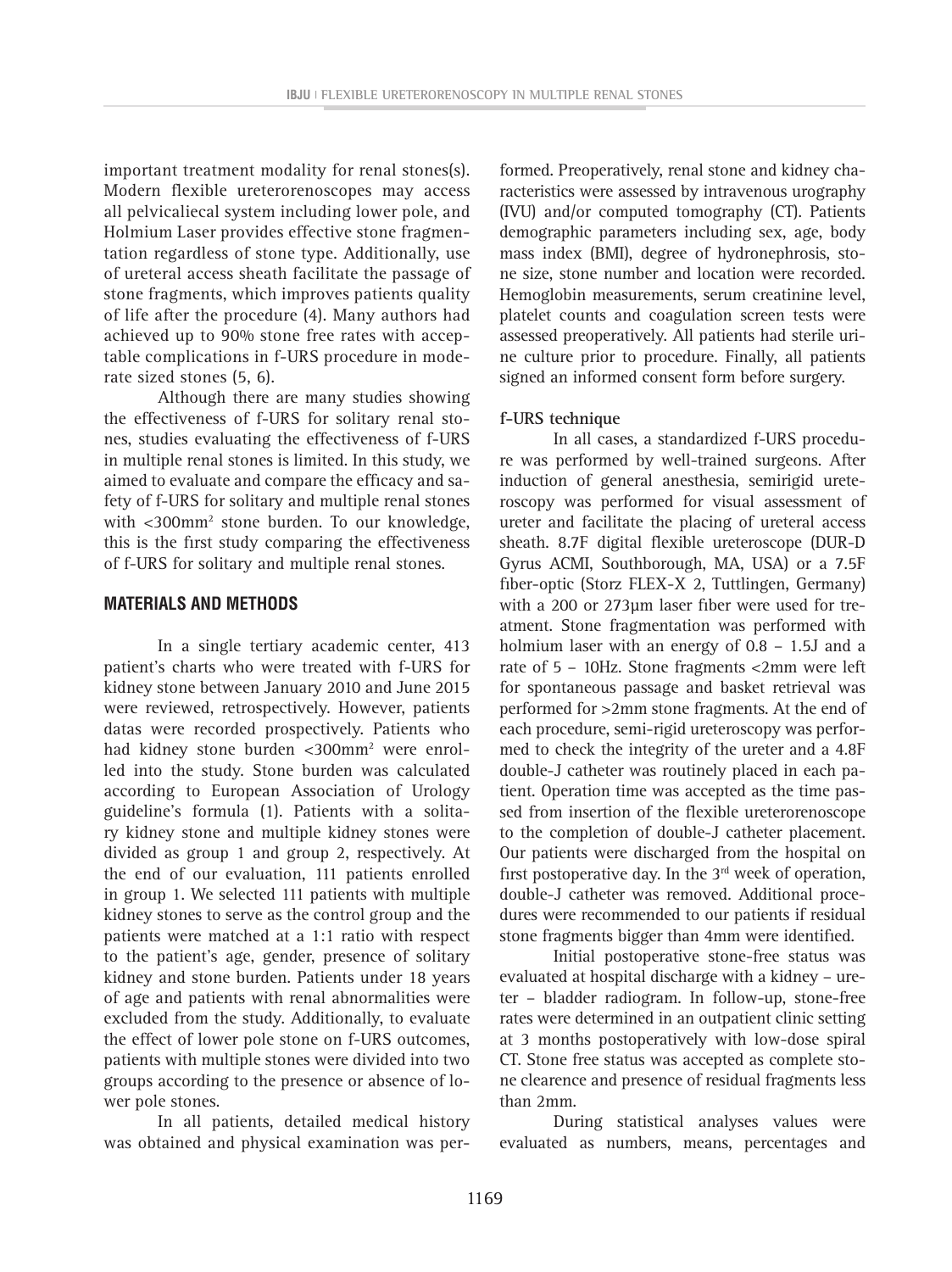intervals. Numbers and percentages were compared using Chi-square test. Before the comparison of means of values, the values were evaluated for homogenity. Homogenously distributed values were compared using Student T test and heterogenously distributed values were compared using Mann Whitney U test.

#### **RESULTS**

According to the study design, gender, age, BMI and stone burden were similar between two groups ( $p=1$ ,  $p=0.924$ ,  $p=0.592$ ,  $p=0.936$ , respectively). Additionally, degree of hydronephrosis, stone opacity and presence of solitary kidney were comparable between groups (p=0.363, p0.065=, p=0.531, respectively). The mean stone number was 2.38 in Group 2. Preoperative parameters are summarized in Table-1.

The percentage of different scope type usage (fiberoptic or digital) were similar between groups (p=0.299). Although the mean operation time was longer in group 2, there was no statistically significant difference (p=0.229). However, the mean fluoroscopy screening time in group 1 and in group 2 was  $2.1 \pm 1.7$  and  $2.6 \pm 1.5$  min, respectively and significantly longer in patients with multiple renal stones (P=0.043). Stone relocation from lower pole to the pelvis or to another appropriate calyx was performed in 68.8% of our

#### **Table 1 - Pre-Operative Characteristics.**

|                                           | Single stone     | Multiple stones  | P value      |
|-------------------------------------------|------------------|------------------|--------------|
| Number                                    | 111              | 111              |              |
| Mean age (years)                          | $46.1 \pm 14.1$  | $45.9 \pm 13.9$  | 0.924        |
| Mean body mass index (kg/m <sup>2</sup> ) | $26.6 \pm 4.5$   | $26.3 \pm 5.2$   | 0.592        |
| Mean stone area(mm <sup>2</sup> )         | $155.3 \pm 45.2$ | $155.9 \pm 60.2$ | 0.936        |
| Gender                                    |                  |                  | $\mathbf{1}$ |
| Male                                      | 55.9%            | 55.9%            |              |
| Female                                    | 44.1%            | 44.1%            |              |
| Operation side                            |                  |                  | 0.351        |
| Left                                      | 51.5%            | 53.2%            |              |
| Right                                     | 49.5%            | 46.8%            |              |
| The mean stone number                     |                  |                  | < 0.001      |
|                                           | 1                | 2,38             |              |
| Hydronephrosis                            |                  |                  | 0.363        |
| $\boldsymbol{0}$                          | 37               | 28               |              |
| 1                                         | 43               | 41               |              |
| $\overline{2}$                            | 22               | 35               |              |
| $\sqrt{3}$                                | 7                | $\,6\,$          |              |
| $\overline{4}$                            | 1                | 1                |              |
| Solitary Kidney                           | 6.4%             | 4.5%             | 0.531        |
| Stone opacity                             |                  |                  | 0.065        |
| Opaque                                    | 100              | 106              |              |
| Non opaque                                | 11               | $5\,$            |              |
| Previous SWL history                      | 45%              | 53.2%            | 0.314        |

**SWL =** Shock Wave Lithotripsy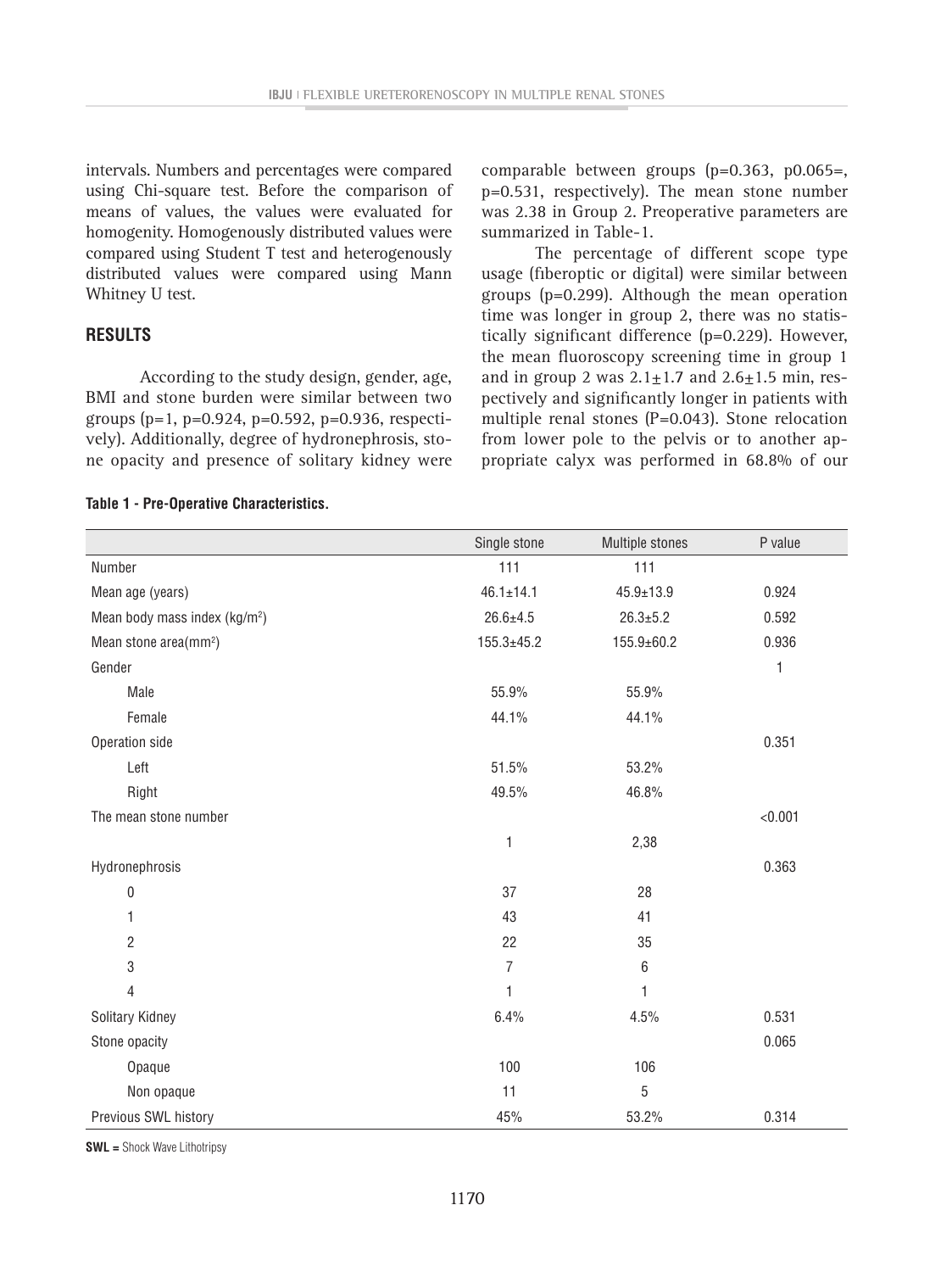patients. The mean hospitalization time of our patients were  $20.6 \pm 14.5$  and  $22.5 \pm 16.8$  in group 1 and group 2, respectively.

The complications were graded according to the Clavien-Dindo classification (7). Although complication rates were slightly higher in group 2, the difference was not statistically significant. Post operative severe pain was the most common unfortunate event that was seen in 14 (12.6%) and 16 (14.4%) patients in group 1 and group 2, respectively. Post-operative fever requiring the change of antibiotic therapy was seen in 5 patients of group 2. Severe bleeding that resolved spontaneously in follow-up occured in one patient in group 1 and in two patients of group 2. None of our patients required blood transfusion. Double-J catheter migration occurred in five patients (2 patients in group 1 and 3 patients in group 2). The double-J catheter was inserted under local anesthesia in two patients and under general anesthesia in three patients, respectively (Figure-1).

The stone-free status was significantly higher in patients with solitary renal stones when compared to patients with multiple renal stones (89.2% vs. 83.8%) after a single procedure (p=0.02). A second f-URS was required for 3 patients in group 2. These patients were completely stone free. After three months of follow-up, overall success rate was 92.7% in group 1 and 86.4% in group 2 (Table-2). Additionally, stone compositions are listed in Table-2.

In group 2, 92 patients with lower pole stone and 19 patients without lower pole stone were categorized in group 2a and in group 2b, respectively. Demographic characteristics were well-matched between groups (Table-3). Also, mean operation time and mean fluoroscopy screening time was similar  $(p=0.431$  and  $p=0.436$ , respectively). Complication rates were not signifi-

**Figure 1 - Comparison of post operative stone free status and complications between patients with single stone and multiple stones.**

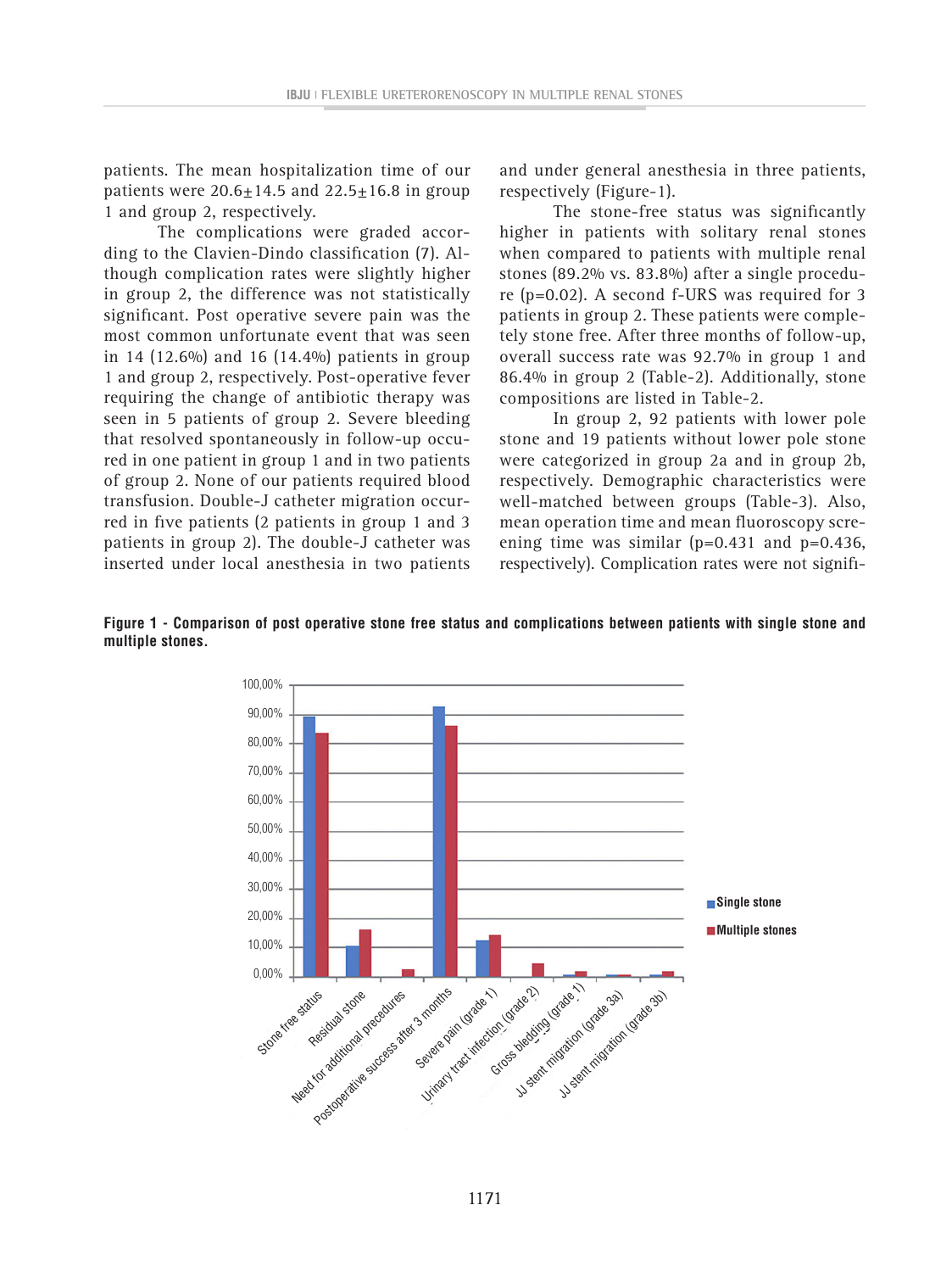|                                                   | Single stone    | Multiple stones | P value |
|---------------------------------------------------|-----------------|-----------------|---------|
| Number                                            | 111             | 111             |         |
| Type of f-URS                                     |                 |                 | 0.299   |
| Flex-X2 (Fiberoptic)                              | 94              | 87              |         |
| Dur-D (Digital)                                   | 17              | 24              |         |
| Mean operation time(minutes)                      | $44.6 \pm 16.8$ | $47.8 \pm 22.2$ | 0.229   |
| Mean fluoroscopy time(minutes)                    | $2.1 \pm 1.7$   | $2.6 \pm 1.5$   | 0.043   |
| Mean hospitalisation time(hours)                  | $20.6 \pm 14.5$ | $22.5 \pm 16.8$ | 0.387   |
| Post operative complications                      |                 |                 | 0.282   |
| Severe pain (grade 1)                             | 14 (12.6%)      | 16 (14.4%)      |         |
| Need for antibiotic change due to fever (grade 2) | $0\%$           | $5(4.5\%)$      |         |
| Gross bleeding (grade 1)                          | $1(0.9\%)$      | $2(1.8\%)$      |         |
| JJ Catheter migration (grade 3a)                  | $1(0.9\%)$      | $1(0.9\%)$      |         |
| JJ Catheter migration (grade 3b)                  | $1(0.9\%)$      | $2(1.8\%)$      |         |
| Postoperative success after single session        |                 |                 | 0.020   |
| Stone free status                                 | 99 (89.2%)      | 93(83.8%)       |         |
| Residual stone                                    | $12(10.8\%)$    | 18(16.2%)       |         |
| Need for additional procedures                    | $0\%$           | $3(2.70\%)$     | 0.385   |
| Postoperative success after 3 months              | 103 (92.7%)     | 97 (86.4%)      | 0.016   |
| Stone analysis                                    |                 |                 | 0.865   |
| Calcium oxalate monohydrate                       | 28              | 37              |         |
| Calcium oxalate dihydrate                         | 11              | 15              |         |
| Uric acid                                         | 4               | $\overline{2}$  |         |
| Cystine                                           | 4               | 7               |         |
| Struvite                                          | 1               | 2               |         |
| Mixt                                              | 8               | 13              |         |

#### **Table 2 - Operative and post-operative characteristics.**

**JJ catheter** = Double-J catheter

cantly different between groups (p=0.616). Stone free status was 87.0% in group 2a and 84.2% in group 2b after a single procedure (p=0.856) Figure-2). Second look f-URS was performed in two patients and one patient in group 2a and in group 2b, respectively (Table-4).

#### **DISCUSSION**

The treatment recommendation for kidney stone(s) in urolithiasis guidelines substantially depends on stone burden and location of the stone. However, many studies had demonstrated stone number's effect on the success and complications of the treatment modality, especially in SWL. We believe that number of stones can effect the decision of treatment modality and this variable should be added in urolithiasis guideline's recommendations. Thus, we investigate the efficiency of f-URS in multiple stones, where SWL is recommended as the first line treatment option, according to stone size.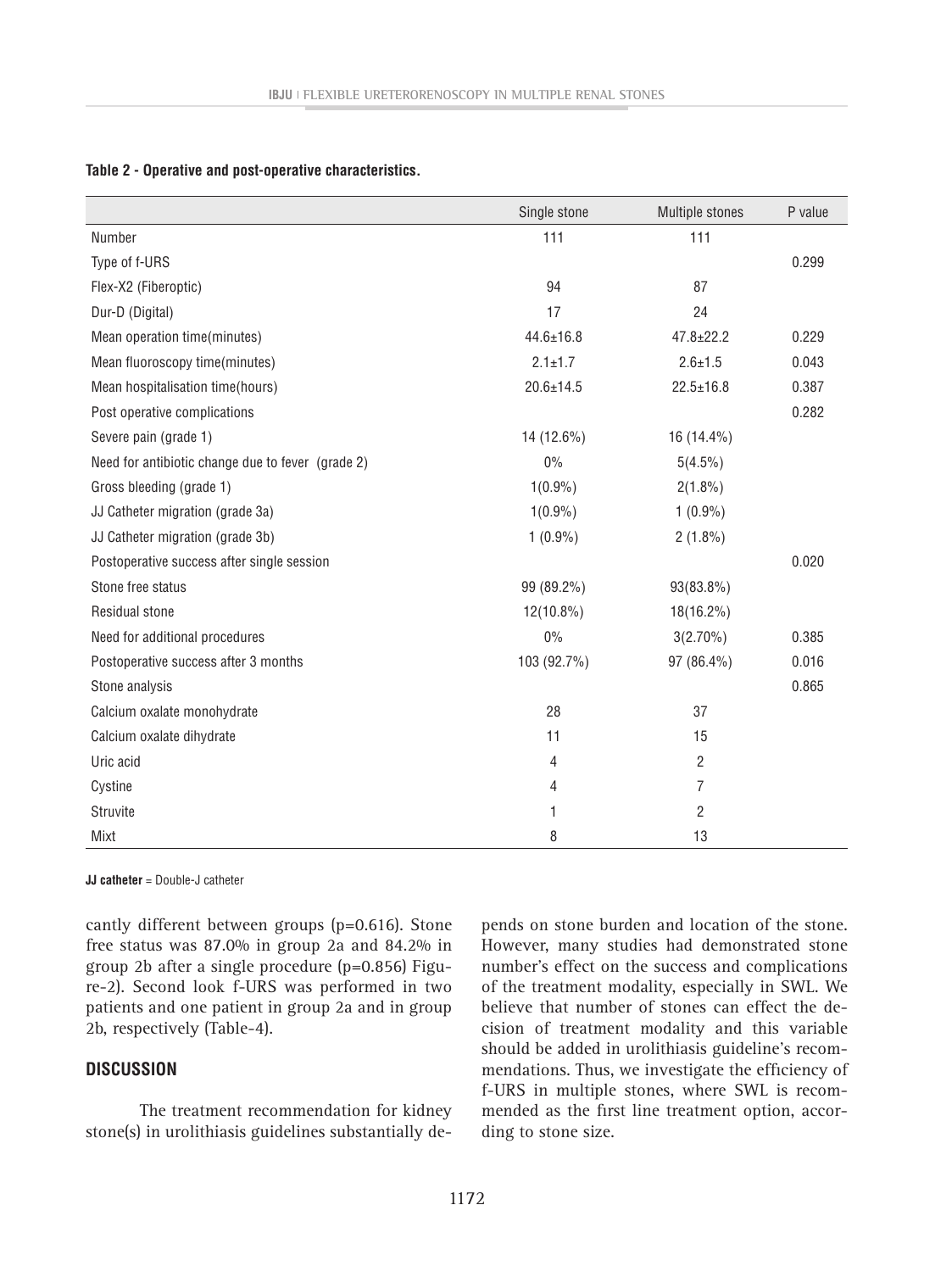|                                           | Lower calyceal<br>stone present | No lower calyceal stone | P value |
|-------------------------------------------|---------------------------------|-------------------------|---------|
| Number                                    | 92                              | 19                      |         |
| Mean age (years)                          | $45.8 \pm 13.9$                 | $46.6 \pm 14$           | 0.803   |
| Mean body mass index (kg/m <sup>2</sup> ) | $26.7 + 5.5$                    | $24.3 \pm 2.4$          | 0.075   |
| Mean stone area(mm <sup>2</sup> )         | 156.4±60                        | $153.3 \pm 63.1$        | 0.839   |
| Gender                                    |                                 |                         | 0.086   |
| Male                                      | 26.3%                           | 73.7%                   |         |
| Female                                    | 47.8%                           | 52.2%                   |         |
| Operation side                            |                                 |                         | 0.211   |
| Left                                      | 54.3%                           | 31.6%                   |         |
| Right                                     | 45.7%                           | 68.4%                   |         |
| Stone localisation                        |                                 |                         | < 0.001 |
| Multiple stones with lower pole stone     | 92                              | $\mathbf 0$             |         |
| Multiple stones without lower pole stone  | 0                               | 19                      |         |
| Hydronephrosis                            |                                 |                         | 0.218   |
| 0                                         | 23                              | 5                       |         |
| 1                                         | 36                              | 5                       |         |
| $\overline{2}$                            | 28                              | $\overline{7}$          |         |
| 3                                         | 5                               | 1                       |         |
| 4                                         | $\pmb{0}$                       | 1                       |         |
| Solitary Kidney                           | 5.4%                            | $0\%$                   | 0.298   |
| Stone opacity                             |                                 |                         | 0.352   |
| Opaque                                    | 87                              | 19                      |         |
| Non opaque                                | 5                               | 0                       |         |
| Previous SWL history                      | 54.3%                           | 47.4%                   |         |

|  |  |  |  |  | Table 3 - Pre-Operative characteristics of patients with multiple renal stones according to absence/presence of lower pole stone. |
|--|--|--|--|--|-----------------------------------------------------------------------------------------------------------------------------------|
|--|--|--|--|--|-----------------------------------------------------------------------------------------------------------------------------------|

**SWL** = Shock Wave Lithotripsy

The efficacy and safety of SWL on single kidney stone under 300mm2 is well described, however, success rate of the procedure declines as the number of stones increase. Cash et al. reported ≤50% stone free rate after SWL, in the treatment of multiple intrarenal stones (8). McAdams et al. performed SWL in 149 patients and 32 of them had multiple renal stones. The mean number of stones was 1.87 in successfully treated patients and 2.81 in those with treatment failure, in their study (p=0.065) (9). In addition, stone free rates decrease below 70% for single renal stone located in the lower pole (10). Thus, we believe SWL is not a suitable option for multiple renal stones, especially if one or more stone(s) are located in the lower pole.

Percutaneous nephrolithotomy is another treatment alternative for renal stone(s) under 300mm2 , with excellent stone free rates up to 95% in one procedure. However, PNL is associated with increased complication rates when compared to SWL or f-URS (11). Renal parenchymal injury is ineluctable in PNL procedure and adjacent organ injuries mostly occur while performing access. In cases where multiple kidney stones are located in more than one location, one access may not be enough.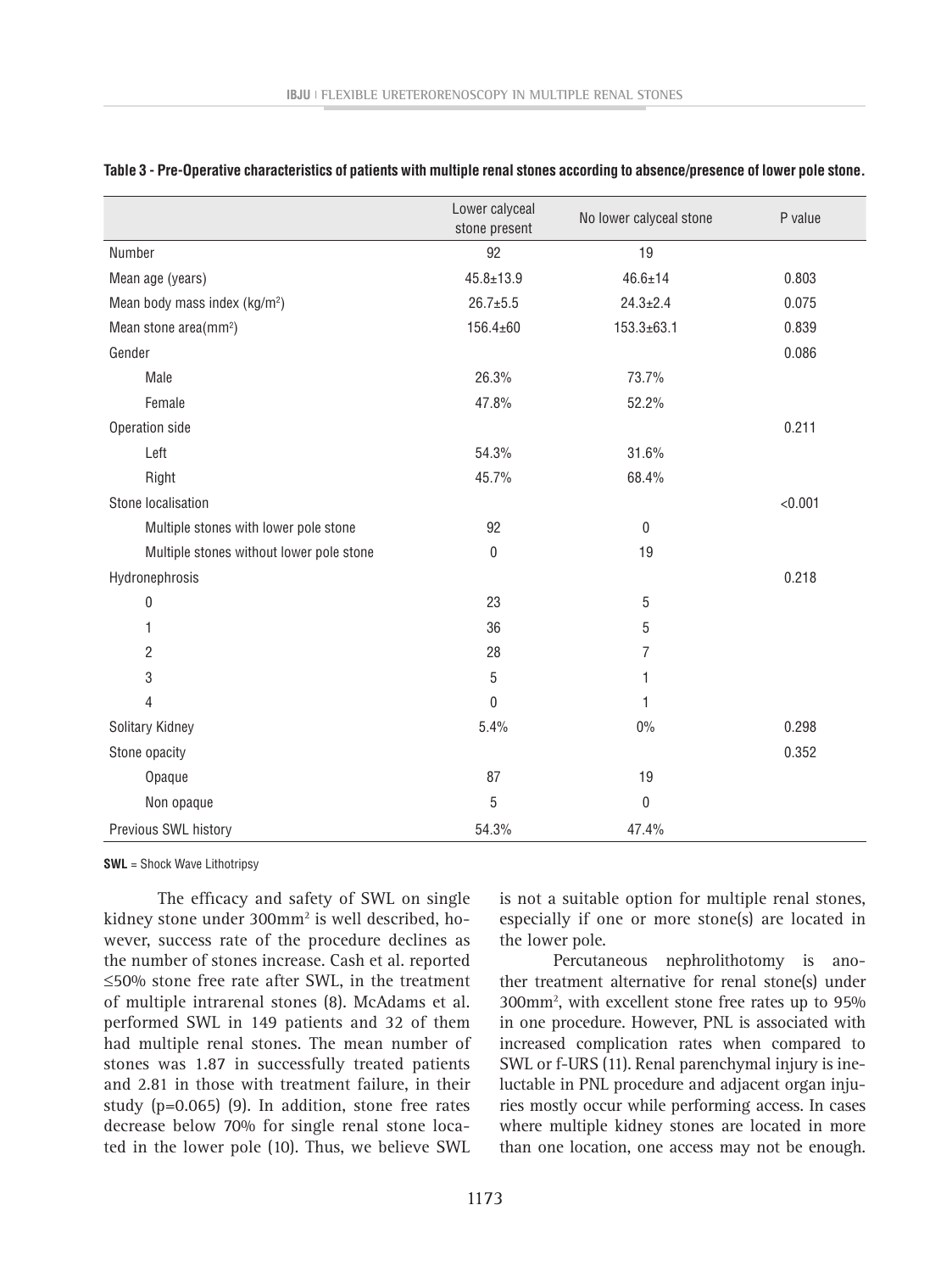

**Figure 2 - Comparison of post operative stone free status and complications between patients with and without lower calyceal stone, in multiple stone group.**

Previous studies had demostrated that multiple access was associated with a greater amount of blood loss, discomfort and renal function deterioration.

We achieved 92.7% and 86.4% stone free status in patients with solitary renal stone and multiple renal stones, respectively. Both Breda et al. and Huang et al. reported 100% success with f-URS in multiple renal stones under 20mm (12, 13). However, their study samples involved less number of patients when compared with our study and included 51 and 25 patients, respectively. Additionally, we performed only 3 (2.3%) second f-URS procedure in patients with multiple renal stones. In Huang's study, 9 patients (36%) required second f-URS procedure and 2 patients (8%) required third f-URS procedure. Similarly, Breda et al. performed 1.4 f-URS procedure while getting a 100% success rate. Additionally, focusing the stone during stone fragmentation is more difficult in hydronephrotic cases, due to increased mobility of the stone. We have encountered more hydronephrotic cases in group 2 and this might be another reason for lower stone free rates and longer operation time in this group.

Treatment of lower pole stones is challenging for urologists because of anatomic variabilities and technical conditions. Nonetheless, we did not shown any significant difference on success in patients with multiple stones, whether patients have lower pole stone(s) or not (p=0.856). Similar to our results, Jacquemet et al. compared 139 and 232 f- -URS procedures for stones located in a single renal location other than the lower pole and at least one stone located in the lower pole, respectively. They did not found any impact of lower pole localization on f-URS success (14). Although preoperative characteristics were well matched between our patients with multiple stones, we compared only 92 patients and 19 patients, with and without lower pole stones, retrospectively. We believe studies with high patient volume will clarify this issue.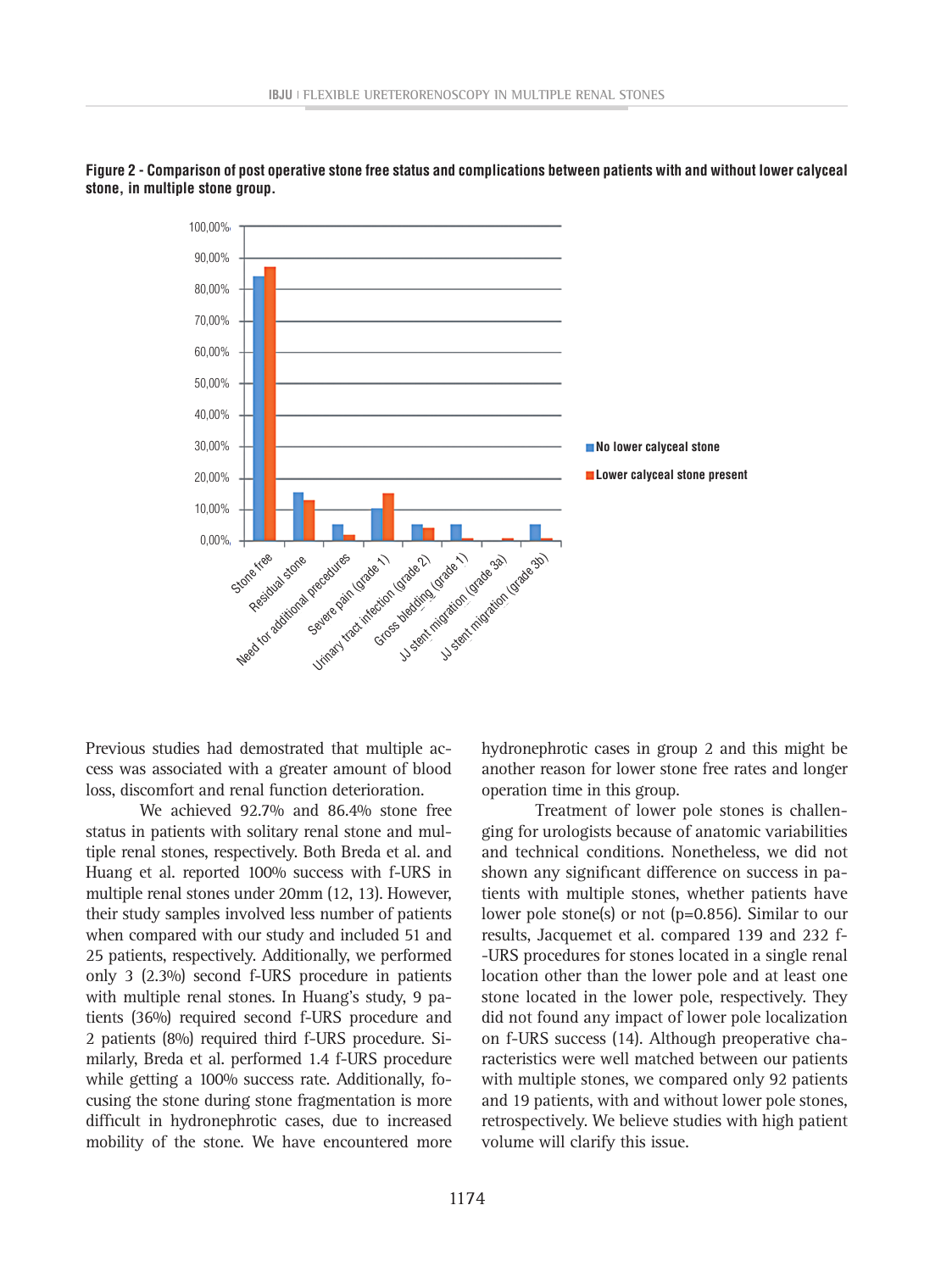|                                                   | Lower calyceal stone present | No lower calyceal stone | P value |
|---------------------------------------------------|------------------------------|-------------------------|---------|
| Number                                            | 92                           | 19                      |         |
| Type of f-URS                                     |                              |                         | 0.810   |
| Flex-X2 (Fiberoptic)                              | 72                           | 15                      |         |
| Dur-D (Digital)                                   | 20                           | 4                       |         |
| Mean operation time(minutes)                      | $47.1 \pm 22.1$              | $51.5 \pm 23.2$         | 0.431   |
| Mean fluoroscopy time(minutes)                    | $2.6 \pm 1.4$                | $2.3 \pm 1.8$           | 0.436   |
| Mean hospitalisation time(hours)                  | $21.1 \pm 13$                | $29.3 \pm 28.5$         | 0.052   |
| Post operative complications                      |                              |                         | 0.616   |
| Severe pain (grade 1)                             | 14(15.2)                     | $2(10.6\%)$             |         |
| Need for antibiotic change due to fever (grade 2) | $4(4.4\%)$                   | $1(5.3\%)$              |         |
| Gross bleeding (grade 1)                          | $1(1.1\%)$                   | $1(5.3\%)$              |         |
| JJ Catheter migration (grade 3a)                  | $1(1.1\%)$                   | $\pmb{0}$               |         |
| JJ Catheter migration (grade 3b)                  | $1(1.1\%)$                   | $1(5.3\%)$              |         |
| Peroperative success                              |                              |                         | 0.856   |
| Stone free status                                 | 80(87.0)                     | 16(84.2%)               |         |
| Residual stone                                    | 12(13.0)                     | $3(15.8\%)$             |         |
| Need for additional procedures                    | $2(2.2\%)$                   | $1(5.3\%)$              | 0.153   |
| Stone analysis                                    |                              |                         | 0.977   |
| Calcium oxalate monohydrate                       | 31                           | 6                       |         |
| Calcium oxalate dihydrate                         | 13                           | $\overline{2}$          |         |
| Uric acid                                         | 2                            | 0                       |         |
| Cystine                                           | 6                            | 1                       |         |
| Struvite                                          | $\overline{2}$               | 0                       |         |
| Mixt                                              | 11                           | $\overline{c}$          |         |

**Table 4 - Operative and post-operative characteristics of patients with multiple renal stones according to absence/presence of lower pole stone.**

**JJ Catheter** = Double-J catheter

The mean operation time was longer in patients with multiple renal stones (47.8 min vs. 44.6 min) but the difference was not statistically significant (p=0.229). We believe that determining the location of the stones in different localizations and focusing with the laser is a time consuming process. Our operation time was found shorter compared to similar studies which evaluate operation time in multiple renal stones. The mean operation time was 65.1 min in Breda's study but they calculated the operation time from the time of cystoscope insertion to the stent placement, different

from our study. Additionally, their study included patients with 20mm stone size (12). Huang et al. calculated the operation time similar to our study but they informed the mean operation time per patient (81.2 min) including second and third procedures, if necessary (13).

We found that the mean fluoroscopy screening time was significantly longer in patients with multiple renal stones (p=0.043). Previous reports discussed above did not mention about fluoroscopy screening time. However, we are aware that our fluoroscopy screening time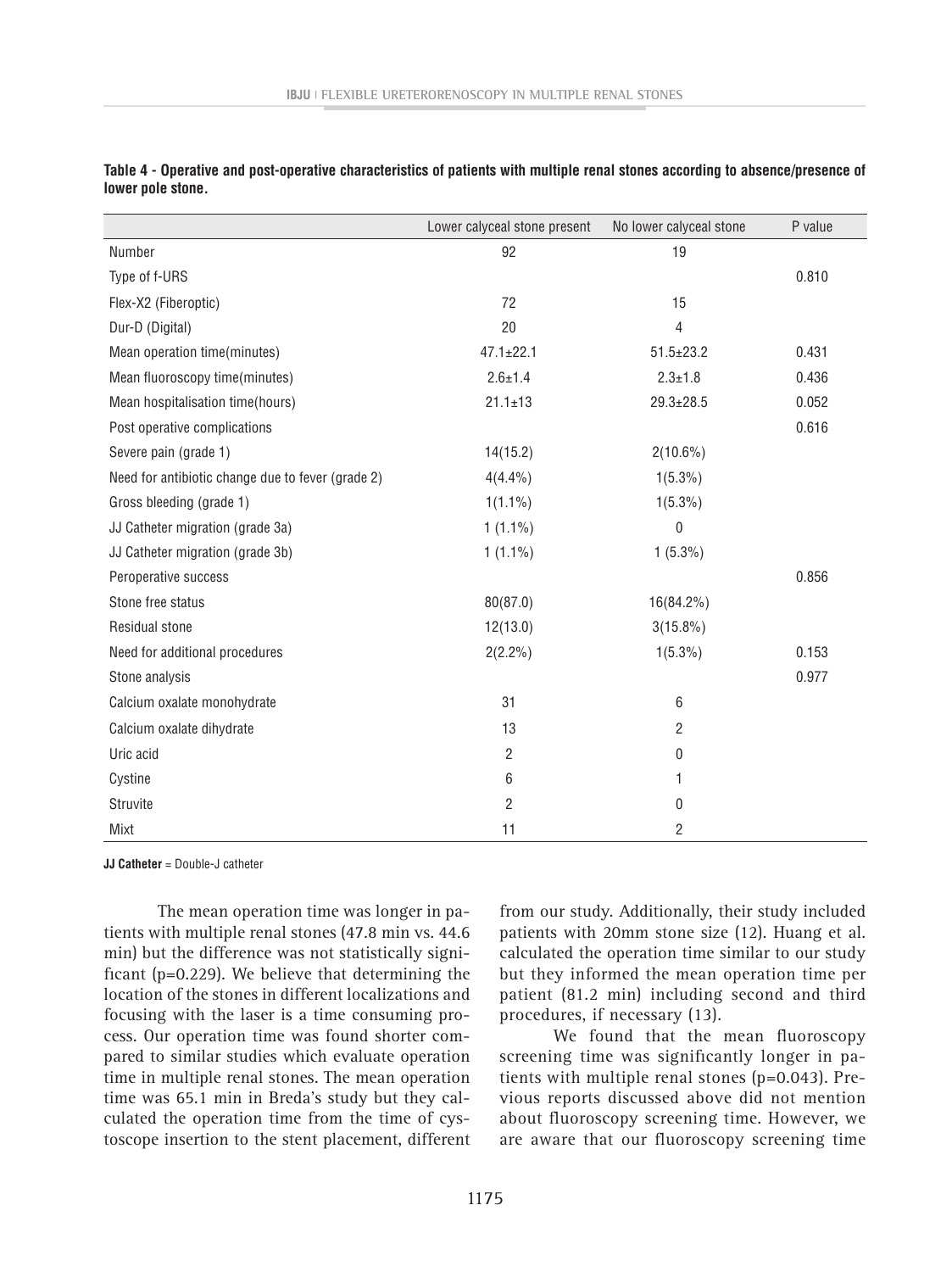was longer when compared to other f-URS studies in the literature. We believe that our tendency to frequently determine the location of the stone with retrograde pyelography and aid fluoroscopy screning to find the stone(s) resulted in longer fluoroscopy screening time.

Complication rates were 15.3% and 23.4% in patients with solitary renal stone and multiple renal stones, respectively but difference was not statistically significant. We did not face any Clavien 4 and Clavien 5 complications. Severe pain was the most common post operative complication in both groups. Urinary tract infection was seen only in the multiple renal stones group. We deemed that more manipulation in multiple renal stones was related with severe pain and infectious complications. Double-J stent migration was identified in five patients with a kidney – ureter – bladder radiogram postoperatively. The double-J stent was reinserted under local anesthesia in two patients (Clavien 3a) and under general anesthesia in three patients (Clavien 3b), respectively.

Although with sufficient number of patients, our study has some limitations. First of all, we are aware of the retrospective nature of our study. Secondly, we did not evaluate the need of analgesic requirements postoperatively and cost of our procedures. Also, comparison of the presence of lower pole stones were made between unevenly numbered groups. Additionally, our stone analysis datas are incomplete, which is another limitation of our study. Our Ministry of Health does not provide a free 'Stone analysis' for every patient, thereby, only 132 of our patients had stone analysis results. Finally, secondary procedures for residual stone fragments was not commonly applied to our patients, because most of our patients were symptom-free and did not want to undergo a secondary procedure.

#### **CONCLUSIONS**

Our study has showed that f-URS achieved better stone free status in solitary renal stone than multiple renal stones under 300mm2 . However, stone free status and complication

rates of f-URS were acceptable in patients with multiple stones. To our knowledge, this is the first study which compares the effect of multiple stones or single stone on the outcomes of f-URS. However, our findings must be supported by further prospective, randomized studies with large patient volume.

### **ABBREVIATIONS**

- **SWL** = Shock Wave Lithotripsy
- **PNL** = Percutaneous Nephrolithotomy
- **F-URS** = Flexible ureterorenoscopy
- **IVU** = Intravenous urography
- **CT** = Computed tomography
- **BMI** = Body mass index
- **Min** = Minutes

#### **CONFLICT OF INTEREST**

None declared.

#### **REFERENCES**

- 1. Tuerk C, Knoll T, Petrik A.. Guidelines on urolithiasis, 2010. Available at. http://uroweb.org/wp-content/uploads/ Urolithiasis-2010-pg.pdf
- 2. Grasso M, Beaghler M, Loisides P. The case for primary endoscopic management of upper urinary tract calculi: II. Cost and outcome assessment of 112 primary ureteral calculi. Urology. 1995;45:372-6.
- 3. Galvin DJ, Pearle MS. The contemporary management of renal and ureteric calculi. BJU Int. 2006;98:1283-8.
- 4. Kourambas J, Byrne RR, Preminger GM. Does a ureteral access sheath facilitate ureteroscopy? J Urol. 2001;165:789- 93.
- 5. Miernik A, Wilhelm K, Ardelt PU, Adams F, Kuehhas FE, Schoenthaler M. Standardized flexible ureteroscopic technique to improve stone-free rates. Urology. 2012;80:1198-202.
- 6. Akman T, Binbay M, Ugurlu M, Kaba M, Akcay M, Yazici O, et al. Outcomes of retrograde intrarenal surgery compared with percutaneous nephrolithotomy in elderly patients with moderate-size kidney stones: a matched-pair analysis. J Endourol. 2012;26:625-9.
- 7. Dindo D, Demartines N, Clavien PA. Classification of surgical complications: a new proposal with evaluation in a cohort of 6336 patients and results of a survey. Ann Surg. 2004;240:205-13.